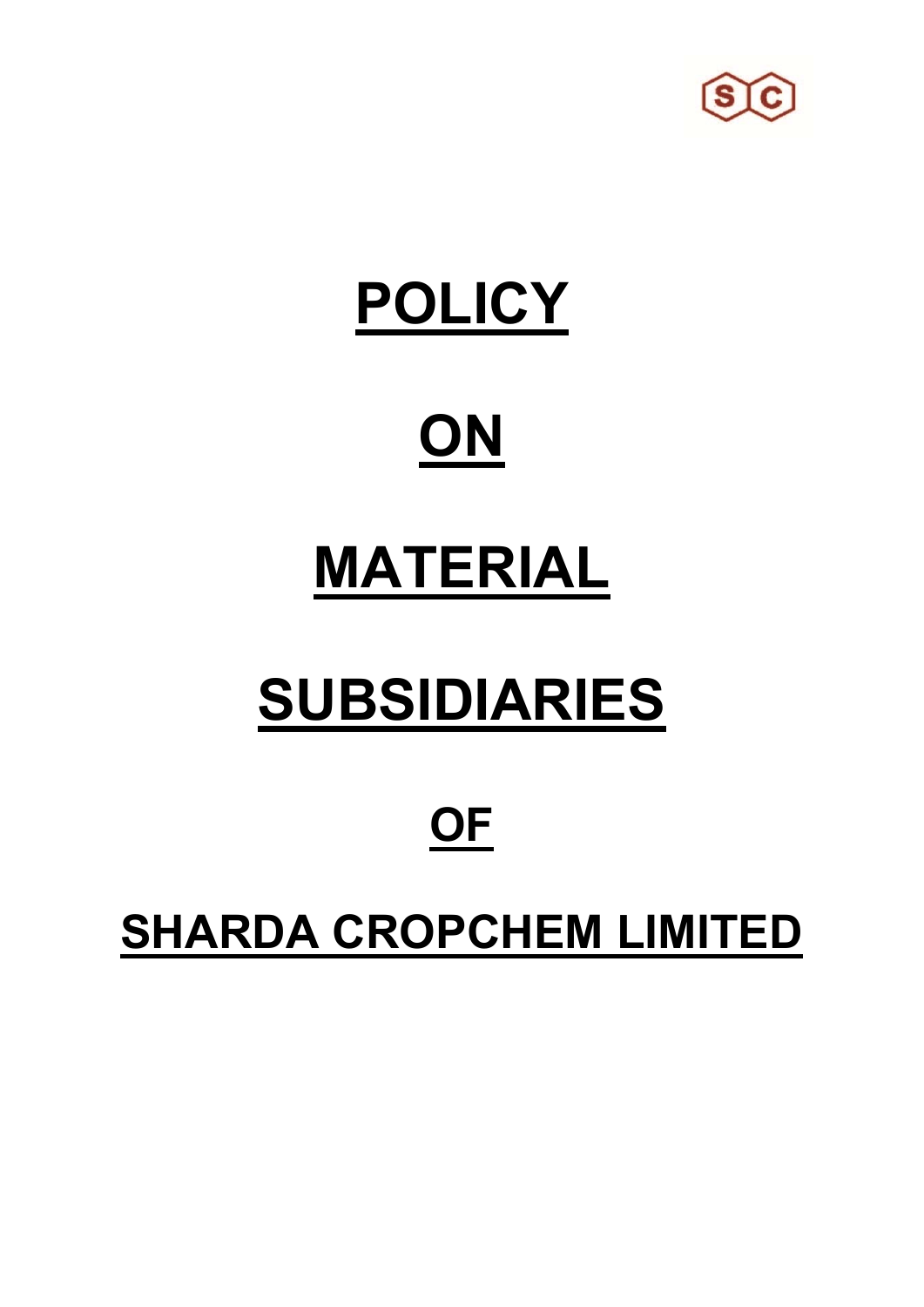

#### **1. Introduction**

The Board of Directors ('Board') of Sharda Cropchem Limited ('the Company') has adopted the following policy and procedures with regard to determination of Material Subsidiaries as defined below. The Board may review and amend this policy from time to time.

#### **2. Policy Objective**

This Policy is framed to determine the Material Subsidiaries of the company and to provide the governance framework for such subsidiaries as per requirement of Regulation 16(1)(c) of SEBI (Listing Obligations and Disclosure Requirements) Regulations, 2015 .

#### **3. Definitions**

**"Audit Committee"** or **"Committee"** means "Audit Committee" constituted by the Board of Directors of the Company, from time to time and as per Companies Act 2013 and Regulation 18 of SEBI (Listing Obligations and Disclosure Requirements) Regulations, 2015.

**"Board of Directors"** or **"Board"** means the Board of Directors of Sharda Cropchem Limited.

**"Independent Director"** means a Director of the Company, not being a whole-time Director and who is neither a promoter nor belongs to the promoter group of the Company and who satisfies other criteria for independence under the Companies Act, 2013 and SEBI (Listing Obligations and Disclosure Requirements) Regulations.2015.

**"Policy"** means Policy on Material Subsidiaries.

**"Subsidiary"** shall be defined under the Companies Act, 2013 and the Rules made thereunder.

#### **4. Policy**

 A subsidiary shall be a Material Subsidiary, defined as per Securities and Exchange Board of India (Listing Obligations and Disclosure Requirements) Regulations, 2015.

 "Material subsidiary" shall mean a subsidiary, whose income or net worth exceeds ten percent of the consolidated income or net worth respectively, listed entity and its subsidiaries in the immediately preceding accounting year.

At least one Independent Director of the Company shall be a director on the Board of Directors of an unlisted material subsidiary, whether incorporated in India or not.

The Audit Committee of the Company shall review the financial statements, in particular, the investments made by the unlisted subsidiary company on an annual basis.